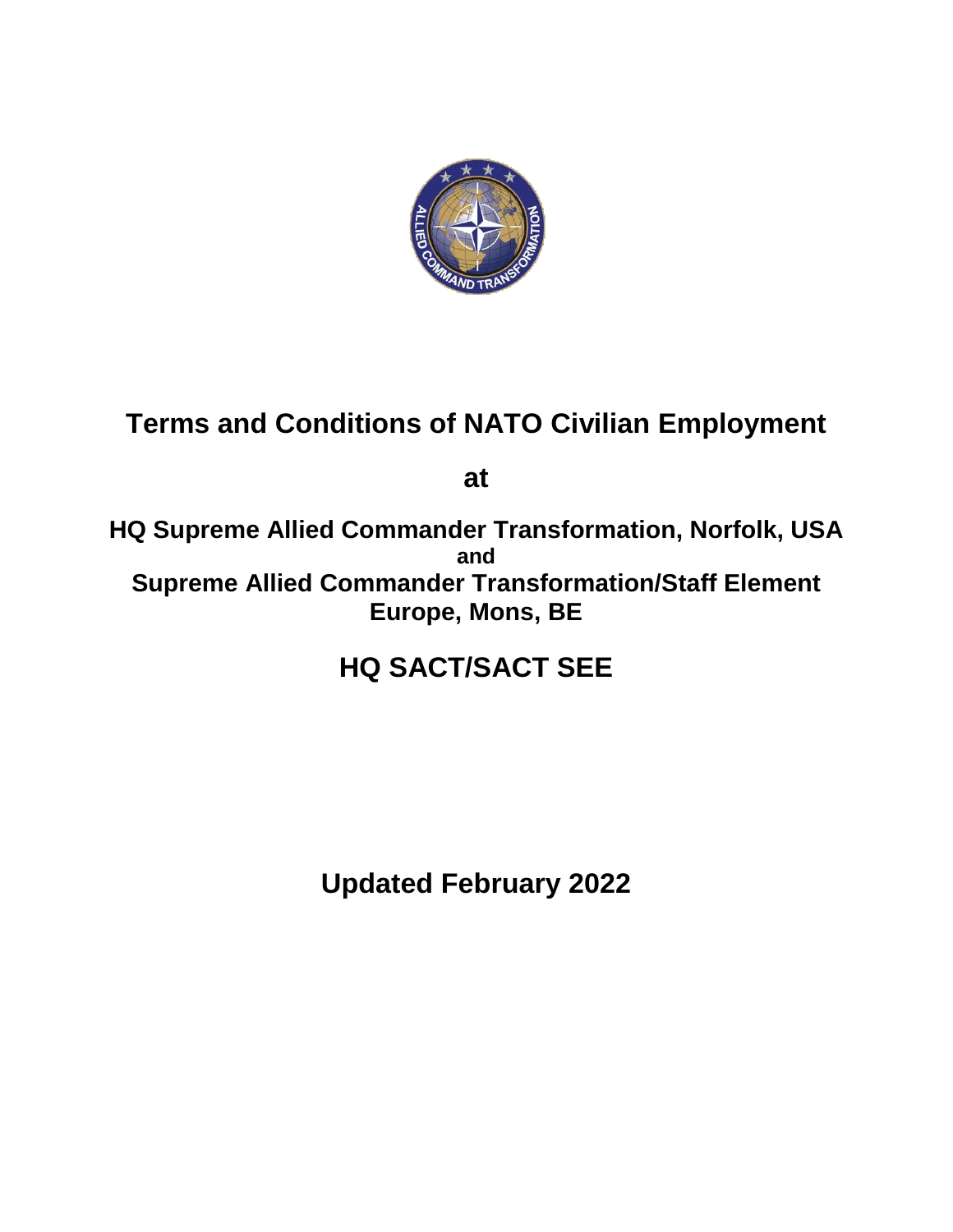# <span id="page-1-0"></span>**Contents**

| 2.1  |  |
|------|--|
|      |  |
| 3.1  |  |
| 3.2  |  |
| 3.3  |  |
| 3.4  |  |
|      |  |
|      |  |
|      |  |
| 6.1  |  |
| 6.2  |  |
|      |  |
|      |  |
|      |  |
|      |  |
|      |  |
| 8.1  |  |
| 8.2  |  |
|      |  |
|      |  |
|      |  |
| 11.1 |  |
| 11.2 |  |
|      |  |
| 12.1 |  |
|      |  |
| 13.1 |  |
| 13.2 |  |
|      |  |
|      |  |
|      |  |
|      |  |
|      |  |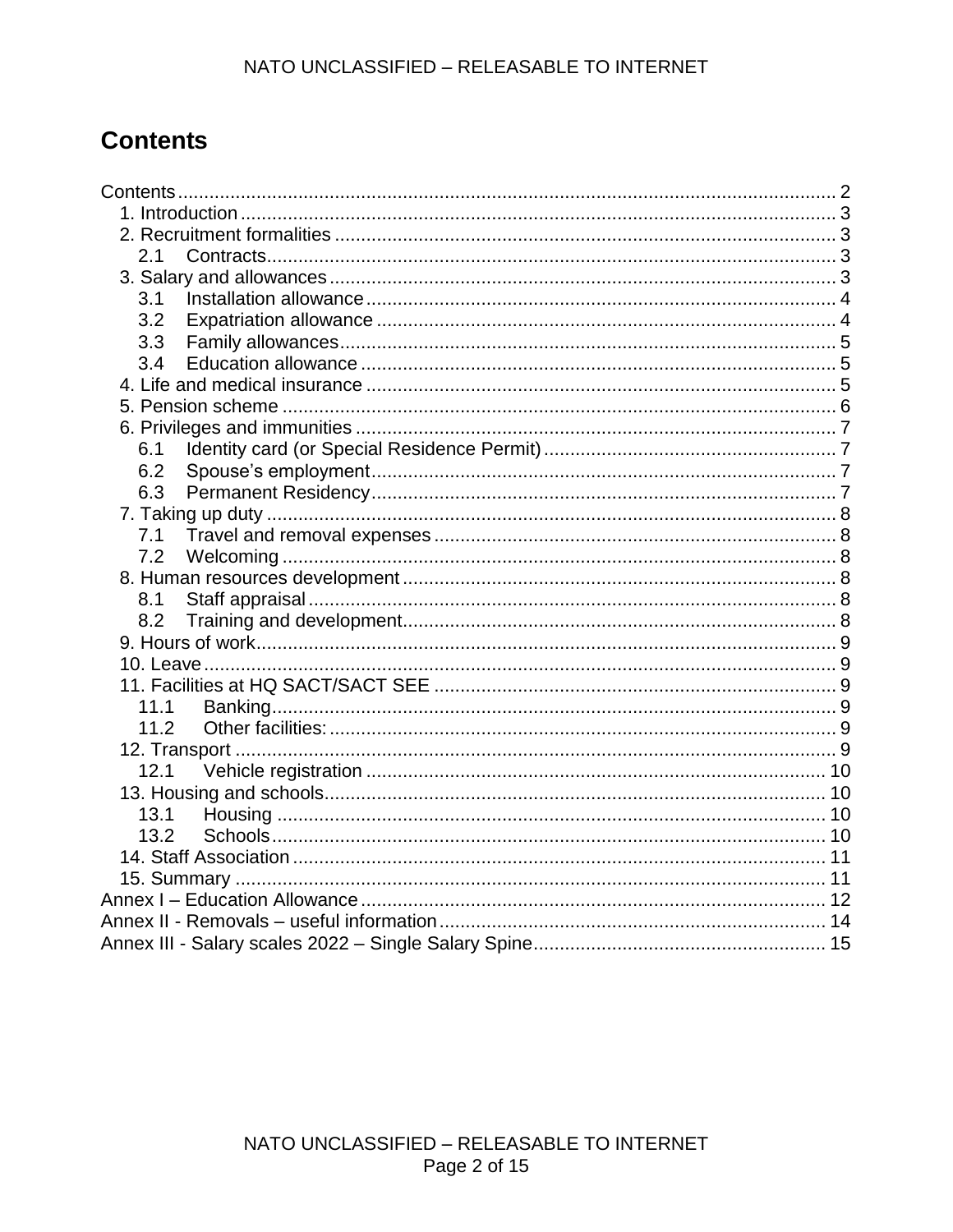### <span id="page-2-0"></span>*1. Introduction*

a. The North Atlantic Treaty Organisation (NATO) links Europe and North America in a unique defence and security alliance. Today, 'the Alliance' as it is known is engaged in a broad range of activities designed to promote international cooperation and to confront the new security challenges of the 21st Century. Allied Command Transformation is NATO's agent for change, leading the continuous improvement of Alliance capabilities to uphold NATO's global security interests.

b. As a NATO international civilian employed by Headquarters Supreme Allied Commander Transformation Allied Command Transformation, Staff Element Europe (HQ SACT/SACT SEE) you could expect to be involved in a variety of functions - supporting the Commander in the day to day activities of the Headquarters together with military and civilian experts and officials drawn from the NATO member nations.

c. Most of the information provided hereunder has been extracted from the North Atlantic Council approved *NATO Civilian Personnel Regulations*, commonly referred to as the NCPRs or the Staff Rules, which govern matters affecting civilian staff administration.

d. The information should be considered as a guideline; in case of discrepancies with the NCPRs it is the latter which are binding.

#### <span id="page-2-1"></span>*2. Recruitment formalities*

a. Appointments to NATO Civilian positions are subject to administrative formalities, which include obtaining a security clearance and a medical examination.

#### <span id="page-2-2"></span>**2.1 Contracts**

- a. HQ SACT/SACT SEE usually offers a definite duration contract of three years.
- b. The first six months of a definite duration contract is a probationary period.

<span id="page-2-3"></span>c. Staff who are seconded from their national administrations normally receive definite duration contracts (seconded).

#### *3. Salary and allowances*

a. In accordance with an international agreement, known as the Paris Protocol, basic salaries and allowances are generally exempt from income tax.

b. Staff members are recruited at pay step one of the post's grade. Through the ACT Performance Management System and subject to good performance, higher steps are awarded in subsequent years. Annual adjustments are normally applied to all steps in respect of changes in salary purchasing power and the cost of living. Staff Members will be remunerated using the Single Salary Spine rates.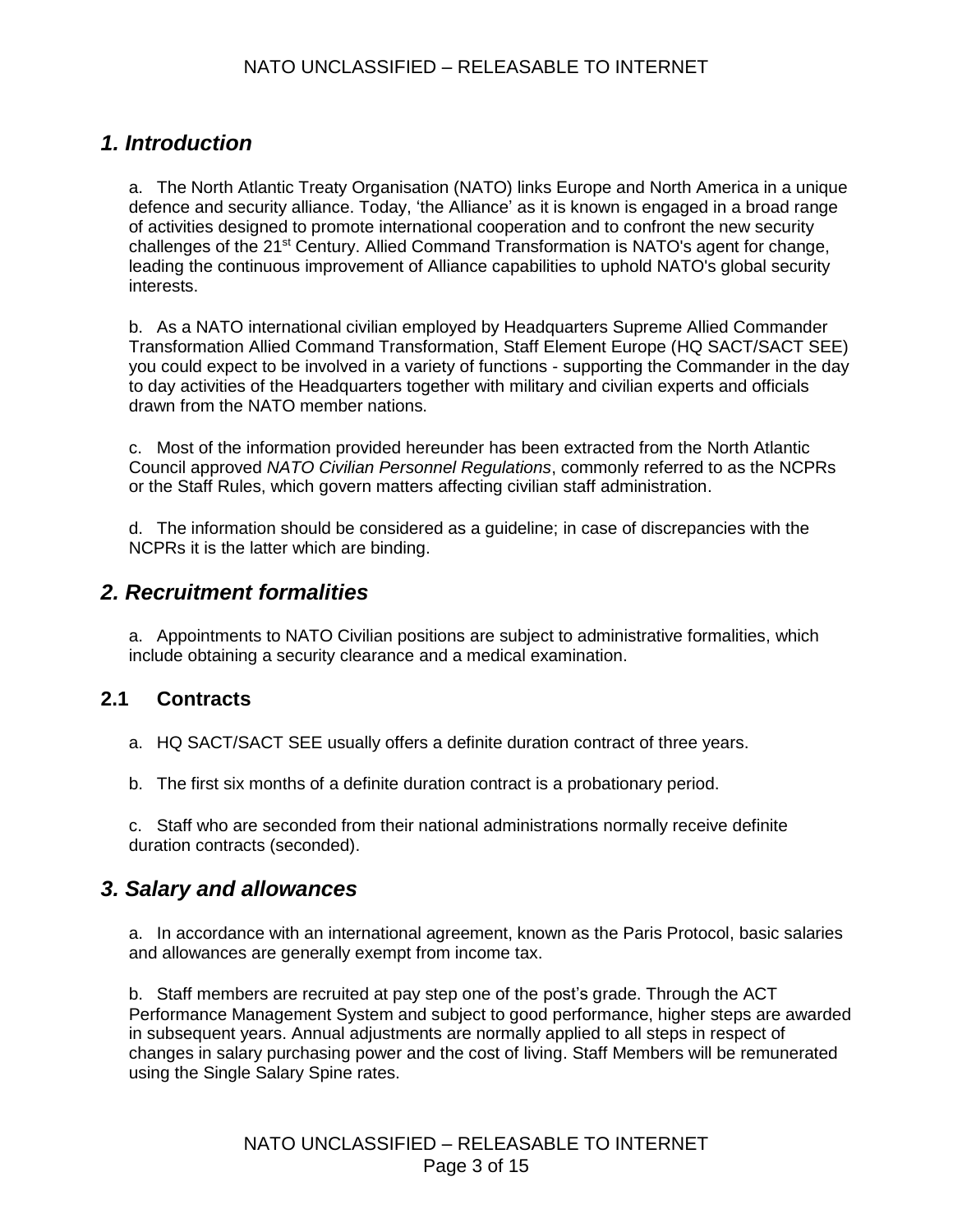i. *Basic salary* is the salary applicable to the grade of the post. The Single Salary Spine scales applicable in Belgium and the United States are available for consultation at Annex III, however it should be noted that the basic salaries are subject to various possible additions or deductions according to the individual situation of the staff member.

ii. *Pension and insurances:* A mandatory **deduction** of approximately 17% (USA) and 12% (Belgium) is made for contributions to the NATO Defined Contribution Pension Scheme and to the NATO Group Insurance for medical, invalidity, dental and life insurances (also see 4 and 5 below).

iii. *Allowances* are paid under certain conditions (depending on the personal circumstances and family situation of the staff member) and on production of the relevant documents, but may be subject to deductions in cases where the staff member or his/her household is receiving allowances of the same nature. Some of the various types of allowance are listed below.

#### <span id="page-3-0"></span>**3.1 Installation allowance**

a. An installation allowance is payable on arrival if the staff member's established physical residence is more than 100 km (60 miles) from the HQ SACT/SACT SEE Headquarters for an appointment of at least one year, and who can prove and confirm by submitting the appropriate documentation that they have in fact moved their residence into the vicinity of the Headquarters to take up duty.

b. The amount of the allowance paid depends on whether or not the staff member is entitled to expatriation allowance or not. A supplement is also payable for changing geographical zoneor mobility and for eligible dependents.

c A staff member who resigns within one year of their appointment or who transfers to a different duty station shall pay back the installation allowance on a pro rata basis for the time remaining to reach twelve months.

d. In the case the Organization terminates the appointment within the year, the staff member shall not pay back the allowance unless the termination is as a result of disciplinary action, in which case the staff member shall reimburse the totality of the allowance.

#### <span id="page-3-1"></span>**3.2 Expatriation allowance**

a. An expatriation allowance is paid to all staff members who, at the time of their appointment, are not nationals of the host country and who have not been continuously resident in the host country for at least one year. The rate is 10% of the basic salary and will be calculated on the first step in the grade of recruitment.

b. In years 6 through 10, the allowance shall be reduced by 2% per year to reach 0% in year 10.

c. Where staff members have been employed by another NATO body or by another Coordinated Organization before taking up duty with NATO or in the event of officials of other international organizations or members of the administrations or armed forces of the country of

> NATO UNCLASSIFIED – RELEASABLE TO INTERNET Page 4 of 15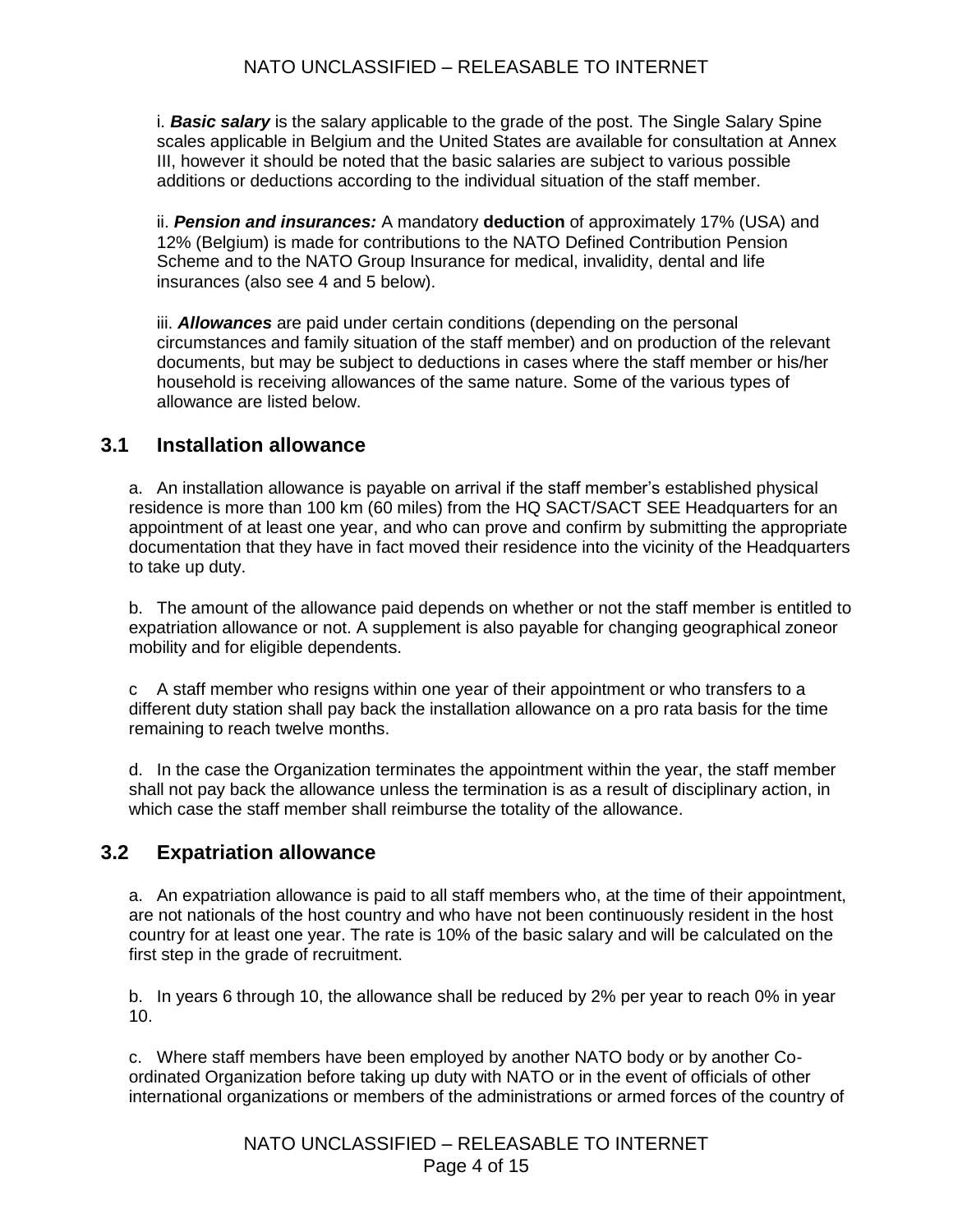#### NATO UNCLASSIFIED – RELEASABLE TO INTERNET

origin taking up duty with NATO, without changing country, the previous service in the country will be taken into account in determining the application of the above mentioned reduction.

#### <span id="page-4-1"></span><span id="page-4-0"></span>**3.3 Family allowances**

*a. Basic Family Allowance.* Eligible staff members will receive a set monthly payment. For married staff members the eligibility to the allowance and the monthly payment depend on whether or not the spouse is working and how much she earns.

For staff members who are eligible for the expatriation allowance and who take up duty from within the same geographical zone of the duty station, the basic amount and the additional amount shall be paid monthly and reduced after five years by one fifth per year to reach zero the tenth year For staff members who are not eligible for the expatriation allowance, the basic amount shall be paid monthly, for a period of up to five consecutive years

b. *Dependent Child Supplement*. Payable to eligible staff member subject to the age of the child and certain conditions (0 to 18 years old, and from 18 to 22 years old if the child is in fulltime education);

c. *Supplement for disabled and dependent parent*. This additional allowance may be granted to staff members who have legal or other obligations to provide main and continuing support to ascendants and other close relatives by blood or marriage.

d. *Supplement for Disabled or Severely Disabled Child*. This additional allowance may be payable to staff members with a dependent child who, regardless of age, is medically certified as suffering from a disability.

#### **3.4 Education allowance**

a. An education allowance for each dependent child who is in full-time study and who is less than 22 years of age is normally paid to staff members entitled to the expatriation allowance. If the dependent child has performed compulsory military service, payment of this allowance may be extended beyond age 22.

b. Further information on Education Allowance is to be found in Annex I of this brochure.

#### <span id="page-4-2"></span>*4. Life and medical insurance*

a. Approximately 9% (USA) and 4% (Belgium) of staff members' gross emoluments is deducted at source for combined Group medical, invalidity and life insurances, which gives the following cover:

i. reimbursement of approximately 90% of costs incurred for medical and dental treatment, eye care and invalidity, within certain limits;

ii. reimbursement of 100% of costs incurred for medical treatment which is a direct result of an accident on duty or occupational illnesses;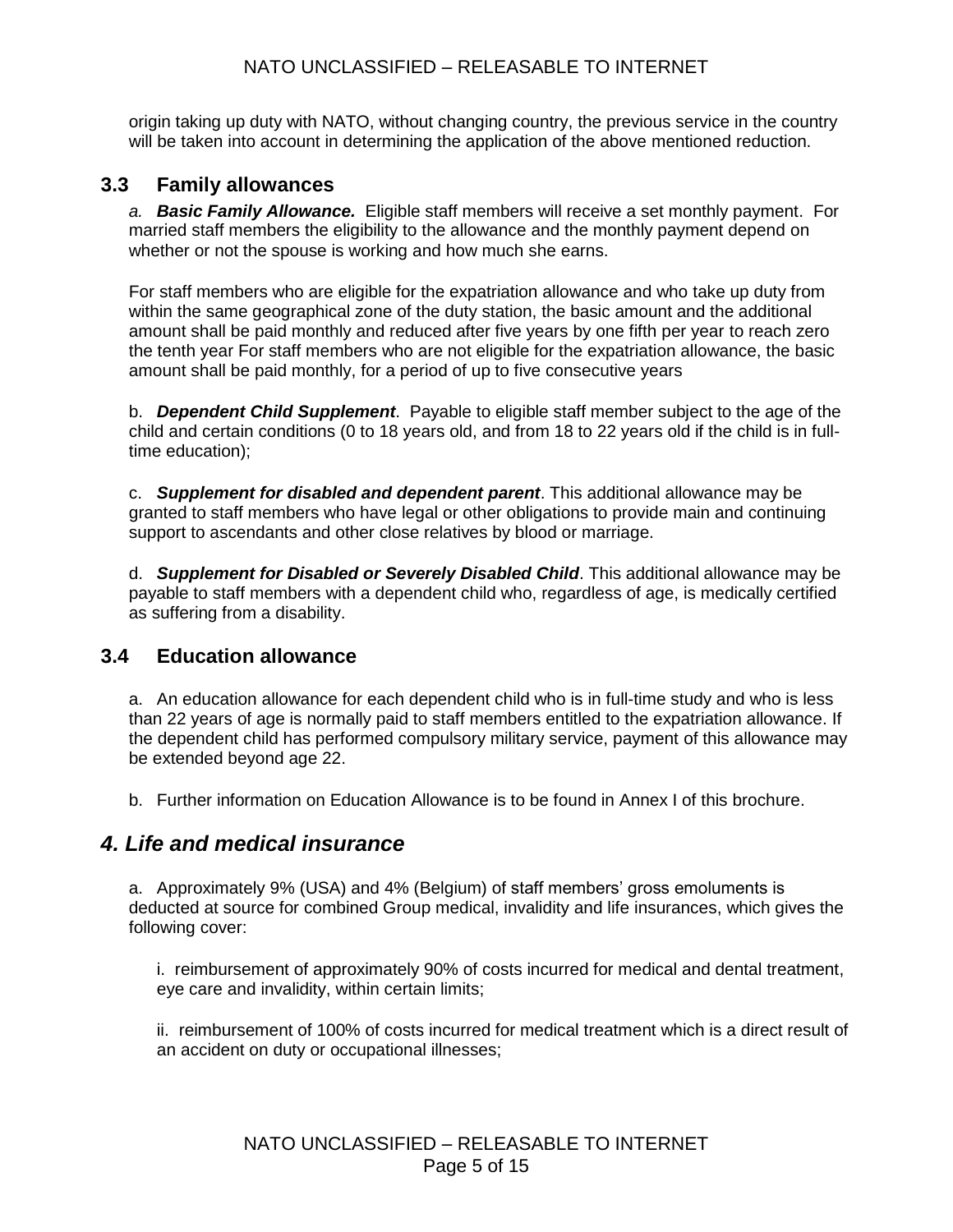#### NATO UNCLASSIFIED – RELEASABLE TO INTERNET

iii. reimbursement of 100% of costs incurred for the medical treatment of serious illnesses with prior approval of Allianz Worldwide Care (the present insurers of the Organization);

iv. in the case of death, a lump sum, amounting to a minimum of one year 's emoluments for staff not in receipt of household allowance; three year's emoluments for staff in receipt of household allowance;

v. other benefits, such as payment of salary for a maximum period of 24 months in the case of long illness;

vi. in the case of invalidity, a disablement pension calculated according to the degree of invalidity.

vii. reimbursement as described above for spouses and dependent children, under certain conditions (e.g. that these expenses are not already covered by another insurance)

*Note : The group insurance policy is the subject of an annual contract which can be modified at any time. It is obligatory for all staff to contribute to the system, regardless of whether they already have health or life insurance coverage from another source.*

#### <span id="page-5-0"></span>*5. Pension scheme*

a. If you are a serving NATO civilian, your current arrangements concerning your pension will continue on transferring to HQ SACT/SACT SEE. If the effective date of your NATO civilian appointment is after 1 July 2005 and you have not previously worked for NATO or one of the Coordinated Organizations, you are a member of the **Defined Contribution Pension Scheme** (DPCS).

b. An account is opened for each member of the Scheme and is credited each month with cash contributions by you (8%) and by NATO (12%) which will be invested in order to build up a sum, with which you will be able to buy a pension upon retirement.

c. The investment scheme offers a range of equity, bond and 'cash' investment options into which your holdings can be placed.

d. If you leave NATO without having contributed to the scheme for 6 years, NATO will pay your holdings as a tax-exempt lump sum, or they will transfer your holdings to another pension scheme. If you leave NATO having contributed to the scheme for more than 6 years, a number of further options are available to you. Specific questions regarding these options should be directed to the HQ SACT Civilian Human Resources Office.

#### <span id="page-5-1"></span>*6. Privileges and immunities*

#### <span id="page-5-2"></span>**6.1 Identity card (or Special Residence Permit)**

a. Non-US NATO civilian staff members are required to obtain NATO-6 visas for themselves and their dependents prior to entering the United States. The HQ SACT Civilian Human Resources Manager will provide the necessary letter and guidance to apply for a visa.

> NATO UNCLASSIFIED – RELEASABLE TO INTERNET Page 6 of 15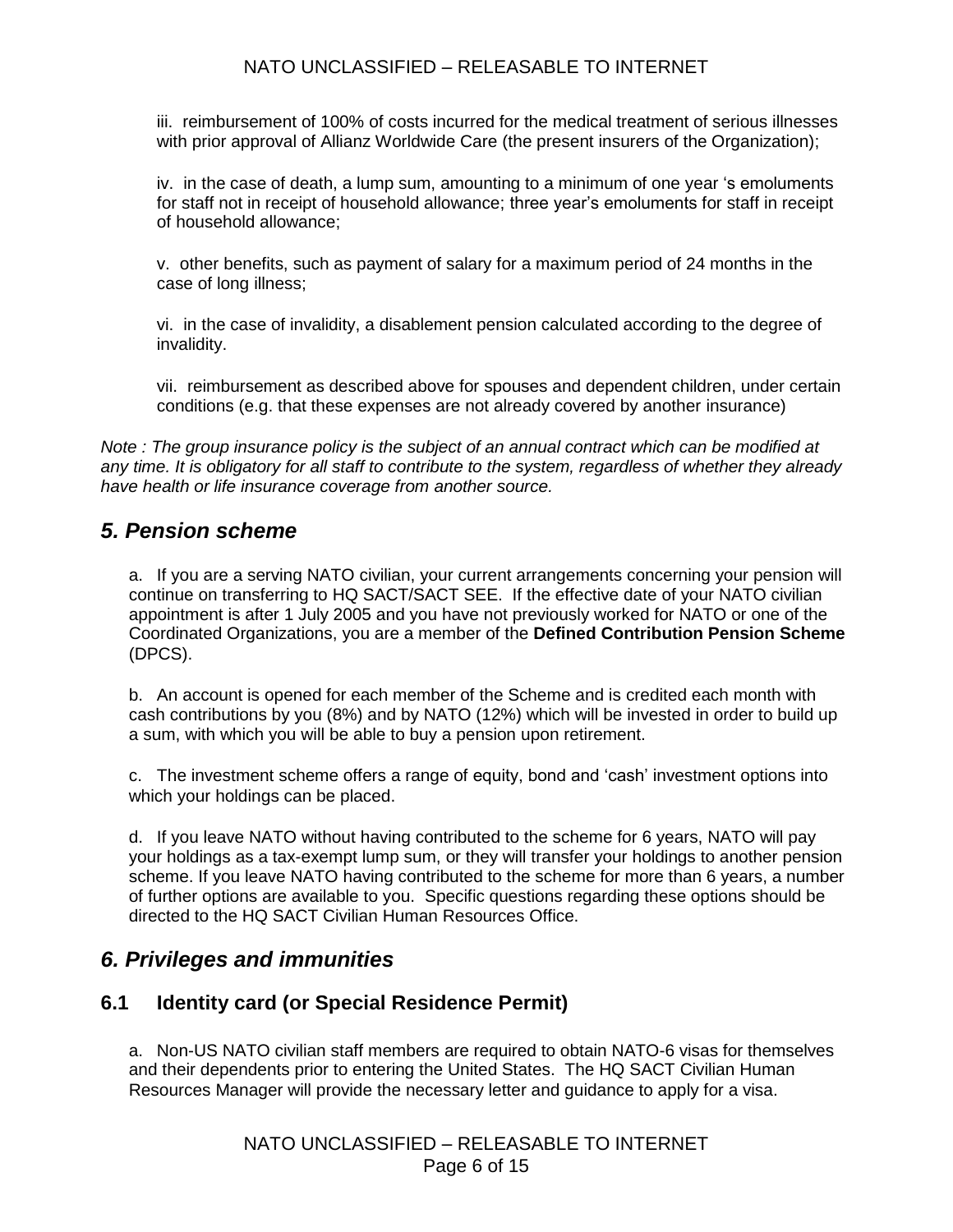b. For service within SACT SEE in Belgium, newcomers coming from non EU countries are not required to obtain a visa, as these NATO employees have a special status covered by the Paris Protocol. However, Belgian law requires for all citizens, whatever their nationality, to be registered in the commune where they live and to carry an identity card. The passes and permits office on the SHAPE compound has an office which deals specifically with issues concerning Privileges and Immunities. Through this Office, newly recruited expatriates are able to obtain a '*Special Residence Permit'* for themselves and their dependants living under the same roof, provided by the Belgian Ministry of Foreign Affairs.

#### <span id="page-6-0"></span>**6.2 Spouse's employment**

In the USA, spouses and dependent children of staff members of Albanian, Belgian, British, Canadian, Danish, Dutch, Estonian, French, German, Lithuanian, Spanish or Norwegian, nationality may apply for an employment authorization document '*work permit'*. Further information can be found in the NATO Dependent Employment Authorization Document Policy and Guidelines for Processing which can be found under [www.act.nato.int/newcomers-legal](http://www.act.nato.int/newcomers-legal) (note: due to the specific content on this site this is password protected. The password is: 2022WeAssistU!. **This password should not be divulged to any outside party**.). Spouses and dependent children of any other nationality are not eligible to work in the United States.

#### *6.3 Permanent Residency*

Staff members who have completed a total of 15 years in NATO-6 visa status and who retire from the Organisation may be eligible to apply for adjustment to US lawful permanent resident status (Green Card), subject to compliance with any existing US programme/regulations at the time of retirement and application.\*

Staff members whose dependent children have NATO-6 visa status and have lived/been present in the United States for at least 7 years between the ages of 5 and 21 may be eligible to apply for adjustment to US lawful permanent resident status (Green Card), subject to compliance with existing US programme/regulations at time of eligibility and application.\*

\*Neither HQ SACT nor NATO generally have any influence nor control over US immigration regulations, programmes, policies, etc., which are subject to change at the discretion of the US government.

## <span id="page-6-1"></span>*7. Taking up duty*

#### <span id="page-6-2"></span>**7.1 Travel and removal expenses**

a. Staff whose established physical residence at the time of their appointment is 100 km (60 miles) radius or more from HQ SACT/SACT SEE are reimbursed for their travel and removal expenses when taking up their duties and on departure from the Headquarters. The travel expenses for the spouse and dependent children and removal expenses on joining the Headquarters can only be reimbursed after satisfactory completion of the probationary period. However, an advance against the payment of part of the removal expenses may be, and is

> NATO UNCLASSIFIED – RELEASABLE TO INTERNET Page 7 of 15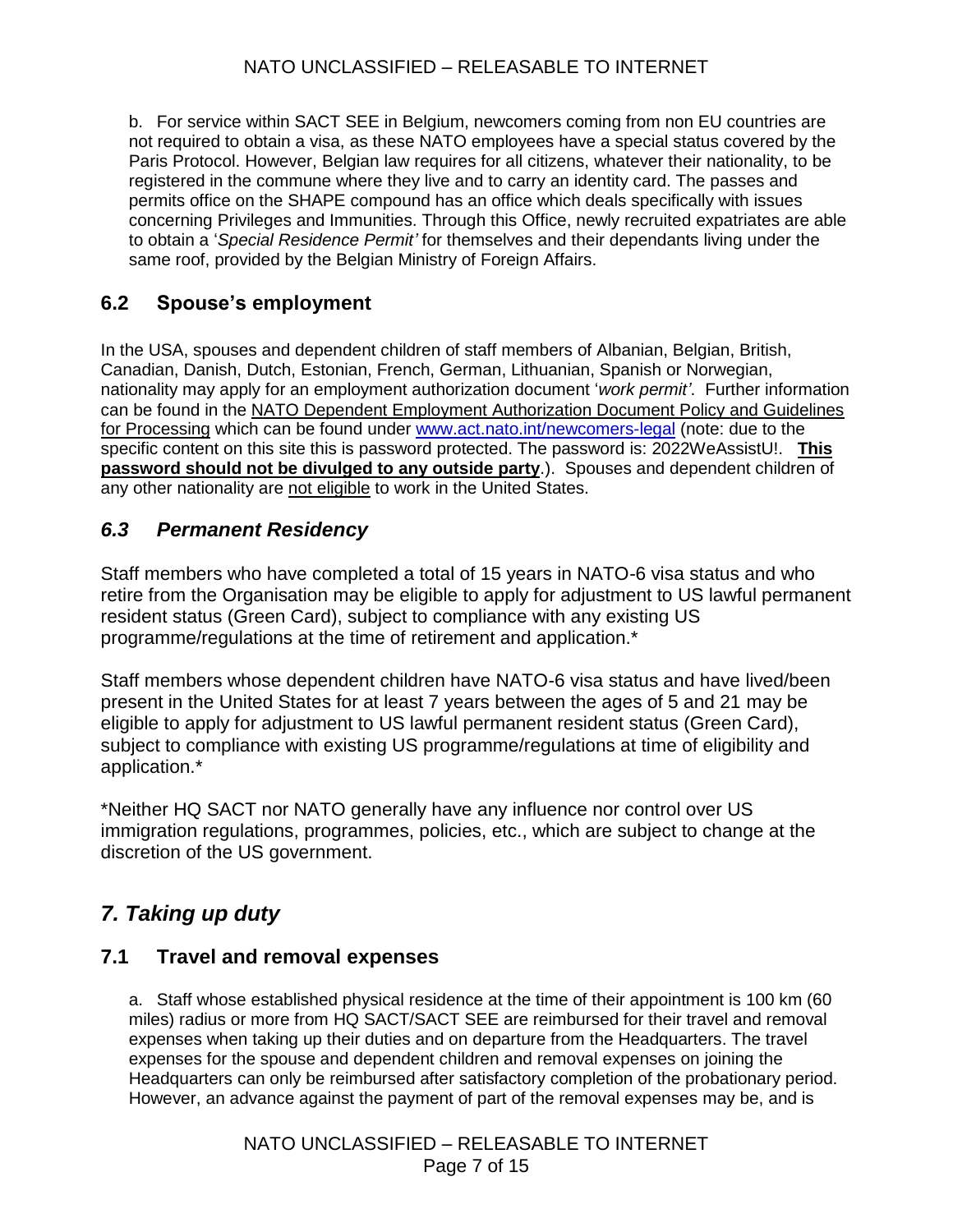normally authorised. Those who leave within their first year are not entitled to the reimbursement of their travel expenses and removal expenses on departure.

b. Further information on removals is to be found in Annex II of this brochure.

#### <span id="page-7-0"></span>**7.2 Welcoming**

a. The SACT NATO Civilian Human Resources Team is responsible to ensure that all new members of the staff receive help and assistance to settle into their new environment. When new staff members are recruited from outside the host country, they receive general information on living in the United States/Belgium, as well as information concerning housing and schools, in advance of their arrival through their assigned sponsor. The Civilian Human Resources Manager arranges for a sponsor to provide guidance during the newcomer's settling-in period, and for attendance at an induction course, given several times per year to inform the latest recruits about various aspects of working at HQ SACT/SACT SEE/STRE. The Arrivals and Staff Guide which can be found under [www.act.nato.int/newcomers-legal,](http://www.act.nato.int/newcomers-legal) (See para 6.2) is an invaluable source of information and offers material to assist with the relocation to your new NATO appointment.

#### <span id="page-7-1"></span>*8. Human resources development*

#### <span id="page-7-2"></span>**8.1 Staff appraisal**

a. HQ SACT/SACT SEE is applying a performance management system. Staff Appraisals occur annually with a formal report, an evaluation of future work-related goals and objectives, through which additional training requirements are identified and facilitated.

#### <span id="page-7-3"></span>**8.2 Training and development**

a. The training and development of military and civilian staff is given a high priority within HQ SACT/SACT SEE and NATO. Various opportunities are available, including courses to improve IT skills, language skills (Rosetta Stone) management techniques as well as catering for professional development. Career development is encouraged and supported through the HQ SACT Civilian Human Resources Manager, and Headquarters Staff Training Branch.

#### <span id="page-7-4"></span>*9. Hours of work*

a. The primary business hours for HQ SACT are 0730 to 1630 Monday through Friday. However, Branch Heads can determine if there are flexible arrival and departure times for work days. All personnel can access the Headquarters at will on any work day between 0600 and 1900, provided they have the proper security badges. Please also note that HQ SACT is closed during weekends and on HQ SACT Official Holidays.

#### <span id="page-7-5"></span>*10. Leave*

a. **Annual leave** amounts to 30 days per annum, i.e. 2.5 working days per month, (over and above national holidays of the host nation and additional holidays granted by the Chief of Staff

> NATO UNCLASSIFIED – RELEASABLE TO INTERNET Page 8 of 15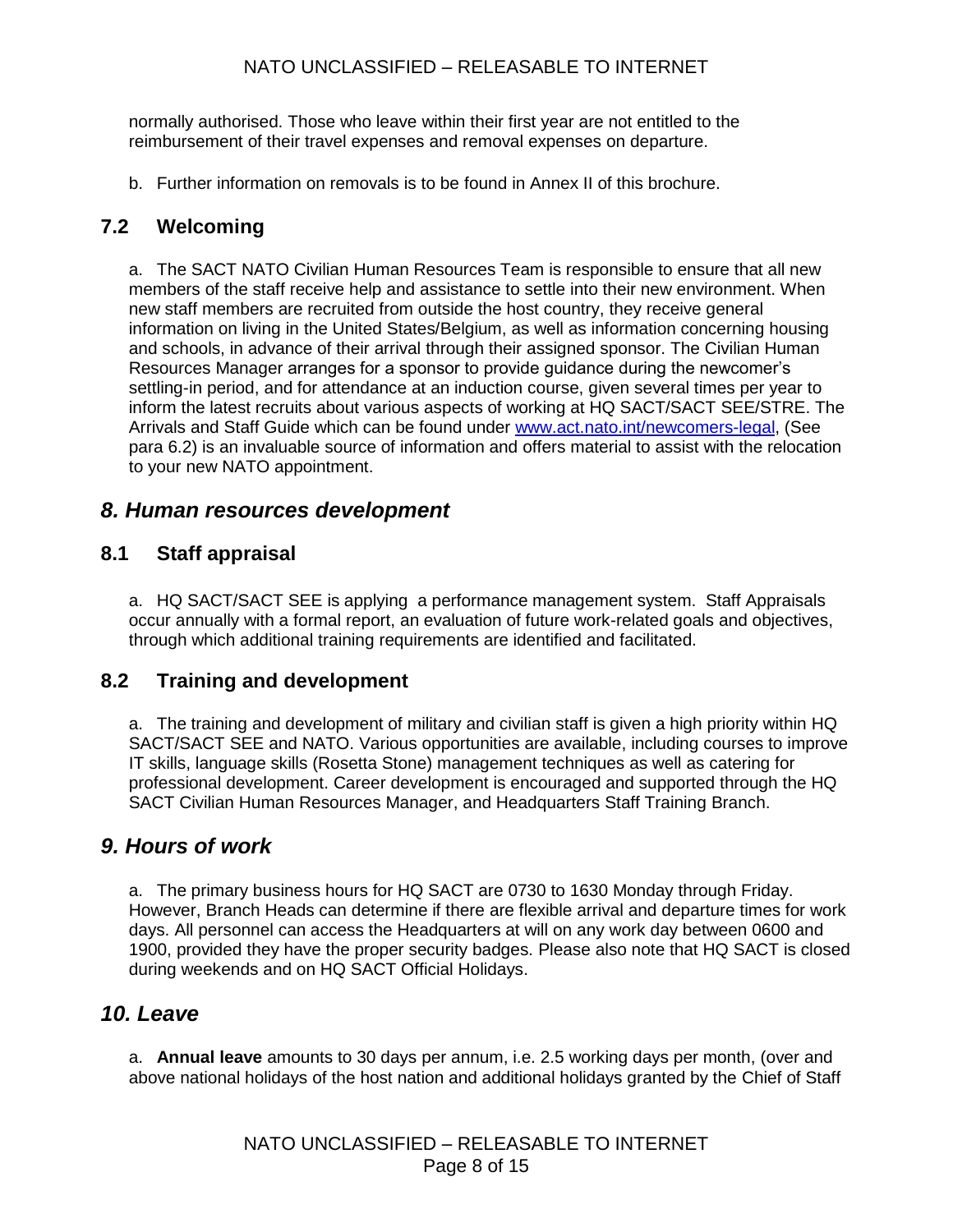at his discretion). After the probationary period, annual leave is cumulative and may be taken in advance after approval by the staff member's supervisor/rating officer.

b. Members of the staff eligible for the payment of expatriation allowance, with the exception of staff members who, at the time of their recruitment, were nationals of the country in which they are serving and of no other country, shall be entitled as from the date of completion of every 2 years' service to paid home leave. After the completion of the first period of 2 years' service, the duration of this leave shall be 8 working days plus travel time both ways calculated on the basis of the most rapid and economical means of public transport. After the completion of 4 years' service, the duration of this leave shall be 3 working days plus travel time both ways using the most rapid and economical means of public transport. After the completion of 6 years' service and thereafter, only the travel costs both ways are reimbursable using the most rapid and economical means of public transport.

## <span id="page-8-0"></span>*11. Facilities at HQ SACT/SACT SEE*

### <span id="page-8-1"></span>**11.1 Banking**

a. The HQ SACT salary is paid into a local bank account of the staff member's choice. (See information on banking in the Arrivals and Staff Guide (see para 6.2)).

b. For staff in SACT SEE, salary is paid into a local bank account of the staff member's choice. The bank located within the main SHAPE building 101 is a Belgian national bank, providing service in French/English and has ATM machines located on the SHAPE compound. An account may be opened there if desired, after taking up duties.

*(For expatriate staff members, up to 50% of their emoluments can be paid into a bank account in their home country, if they so wish.)* 

#### <span id="page-8-2"></span>**11.2 Other facilities:**

a. Please see the Arrivals and Staff Guide (See para 6.2) for a list of facilities in and around HQ SACT.

b. Please see the 'SHAPE-online' internet-site <https://www.shape2day.com/community> for a list of other facilities in and around SACT SEE.

## <span id="page-8-3"></span>*12. Transport*

a. Public transportation in the USA is limited to buses and for those in Norfolk there is a limited light rail transport system, however, most people do not use it for day-to-day transportation due to the fact that although the service is there, unlike public transportation in Europe, it does not necessarily provide broad connectivity between home and the workplace.

b. Public transportation in the Mons area has a regular bus service [\(www.infotec.be\)](http://www.infotec.be/) from SHAPE Casteau to Mons, Soignies and the surrounding area. The rail service [\(www.sncb.be\)](http://www.sncb.be/) from Mons to Brussels is fast and reliable.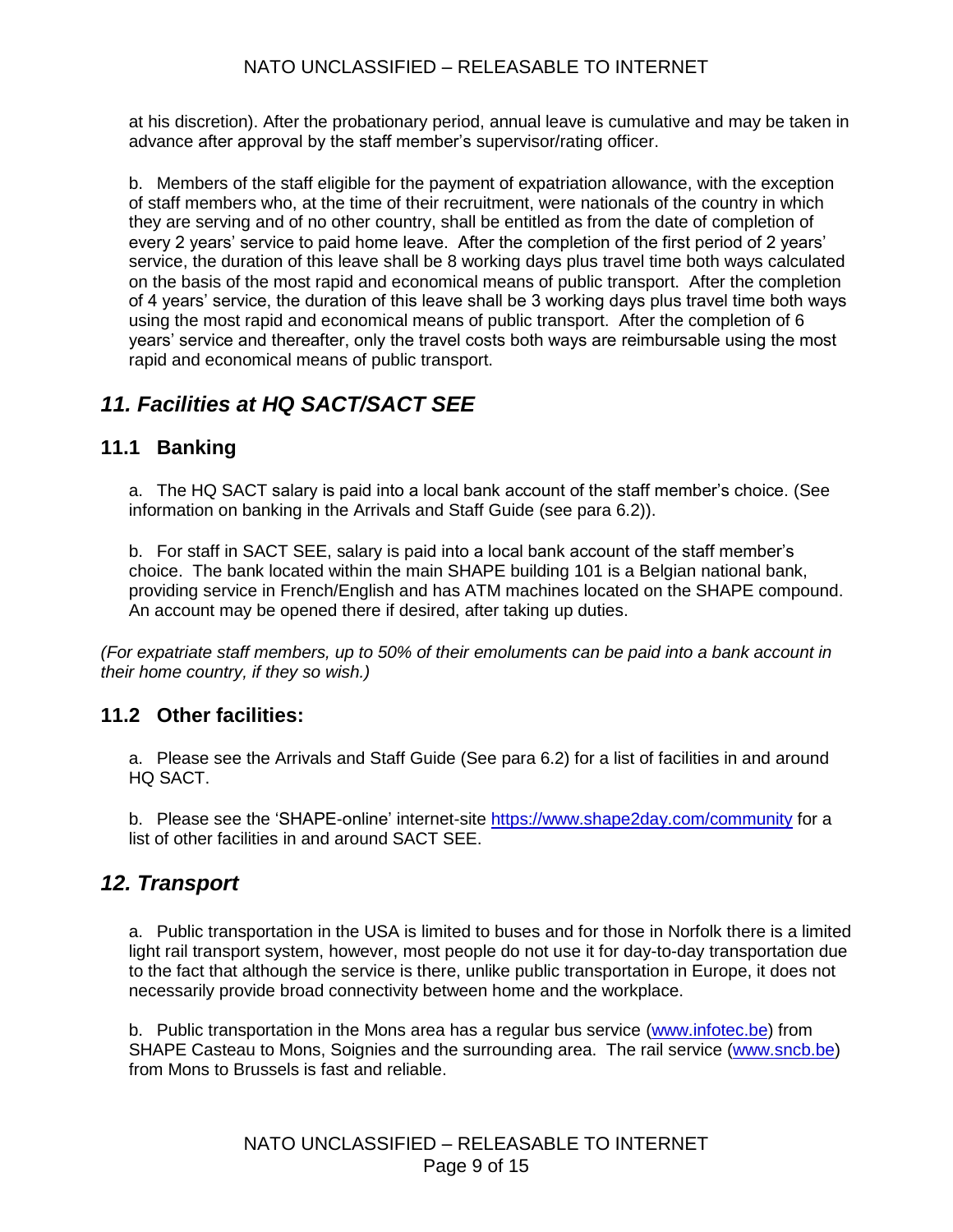#### <span id="page-9-0"></span>**12.1 Vehicle registration**

a. For staff arriving at HQ SACT, please refer to the extensive information on this topic provided in the Arrivals and Staff Guide (see para 6.2).

b. For newcomers to SACT SEE (please see the SHAPE Newcomers Guide on the SHAPE internet site under "Newcomers" [\(www.shape2day.com\)](https://www.shape2day.com/), you are required to report to the Vehicle Registration Office as part of the checking-in process. Expatriate staff members can obtain the necessary Belgian/SHAPE registration number plates through this Office. You will need to bring all documents usually needed in your home country concerning your car. A Vehicle Registration guide containing all relevant formalities is available at this Office. A copy of the Belgian Highway Code can be purchased at most bookstalls.

## <span id="page-9-1"></span>*13. Housing and schools*

#### <span id="page-9-2"></span>**13.1 Housing**

a. Although there is no housing service at HQ SACT, the Civilian Human Resources Manager and your assigned sponsor can provide advice on short-term accommodation options, as well as the availability of rental accommodation advertised on local bulletin boards. Further information may be obtained from websites such as [zillow.com](http://www.zillow.com/) or [trulia.com](https://www.trulia.com/) the local press [\(www.pilotonline.com](http://www.pilotonline.com/) under "classifieds" on top right side of the page).

b. In the vicinity of SACT SEE, furnished and unfurnished accommodation is fairly plentiful. Popular websites include [www.immoweb.be.](http://www.immoweb.be/) There is also a weekly newspaper called "Vlan " which is published in the various communes of Belgium containing advertisements of accommodation for sale or for rent. This weekly newspaper can be viewed on the internet [www.vlan.be.](http://www.vlan.be/) The SHAPE Housing Office provides support to NATO civilian personnel arriving to Mons. Several rental properties are advertised on a notice board, and appointments to view can be arranged through a computerized reservation system. SHAPE Housing Office provides a full and bi-lingual assistance to prepare rental agreements, 'march-in/march-out' of rental properties.

#### <span id="page-9-3"></span>**13.2 Schools**

a. For staff arriving at HQ SACT, please refer to the extensive information on this topic included in the Arrivals and Staff Guide (see para 6.2).

b. For staff arriving at SACT SEE, there is no special 'NATO school'. Access to the SHAPE International School or the Canadian School (which offers bilingual (French/English) classes from 1<sup>st</sup> to 8<sup>th</sup> grade) may be possible; the American High School 9<sup>th</sup>-12<sup>th</sup> grade and the Belgian Secondary School system may offer further opportunities. Several international schools exist in the Brussels area.

## <span id="page-9-4"></span>*14. Staff Association*

a. There is a Staff Association to which all staff members belong, and which is represented by an elected Staff Association Committee whose function is to provide a channel of communication between the appropriate administrative authorities and the staff.

> NATO UNCLASSIFIED – RELEASABLE TO INTERNET Page 10 of 15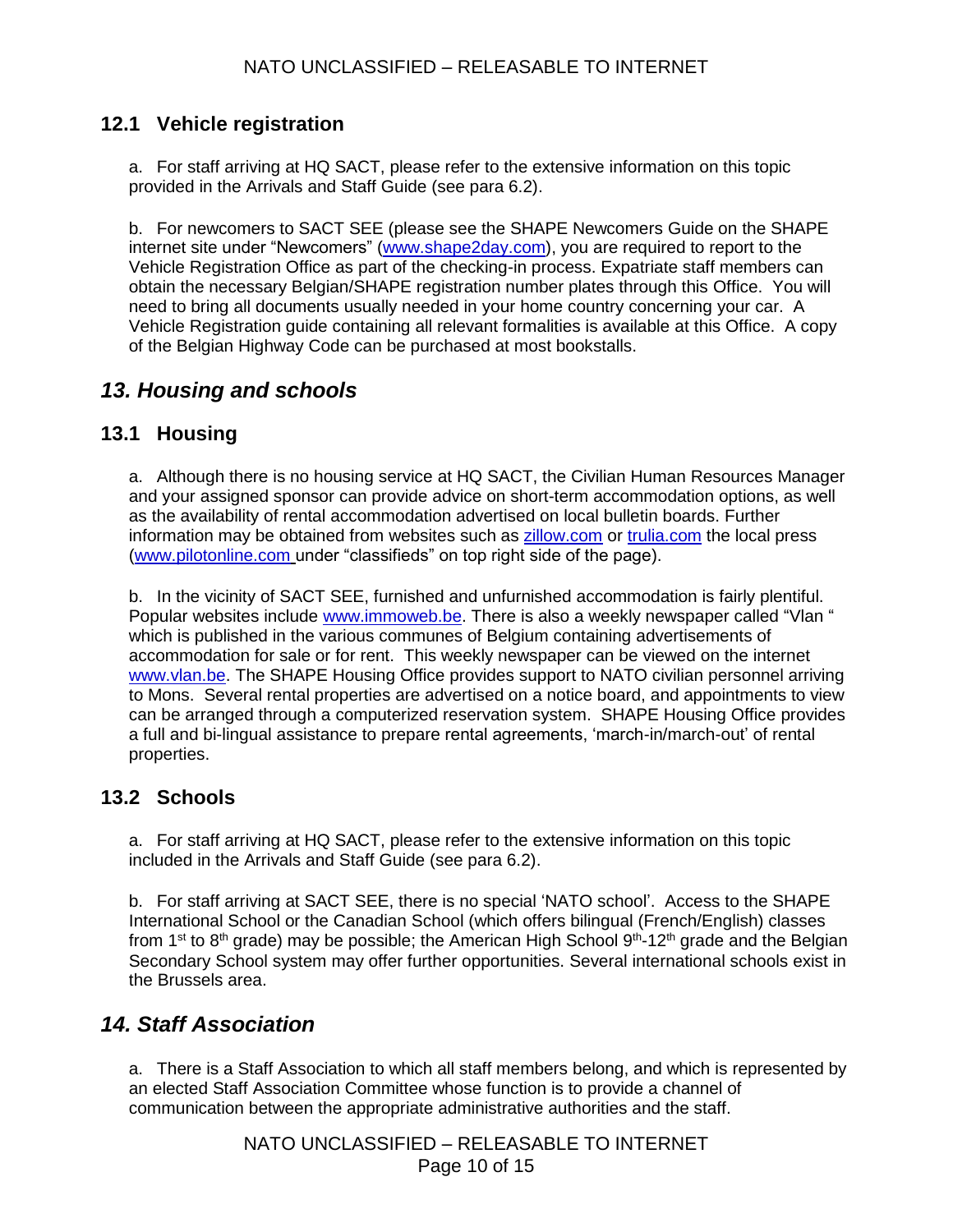### <span id="page-10-0"></span>*15. Summary*

a. This guide to the terms and conditions of NATO civilian employment in HQ SACT/SACT SEE is intended as a guide only, and does not guarantee any entitlement or right to an allowance. Each candidate selected for interview will be provided with a personalised guide as to the likely allowances and benefits, based upon their personal circumstances and subject to appropriate documentation.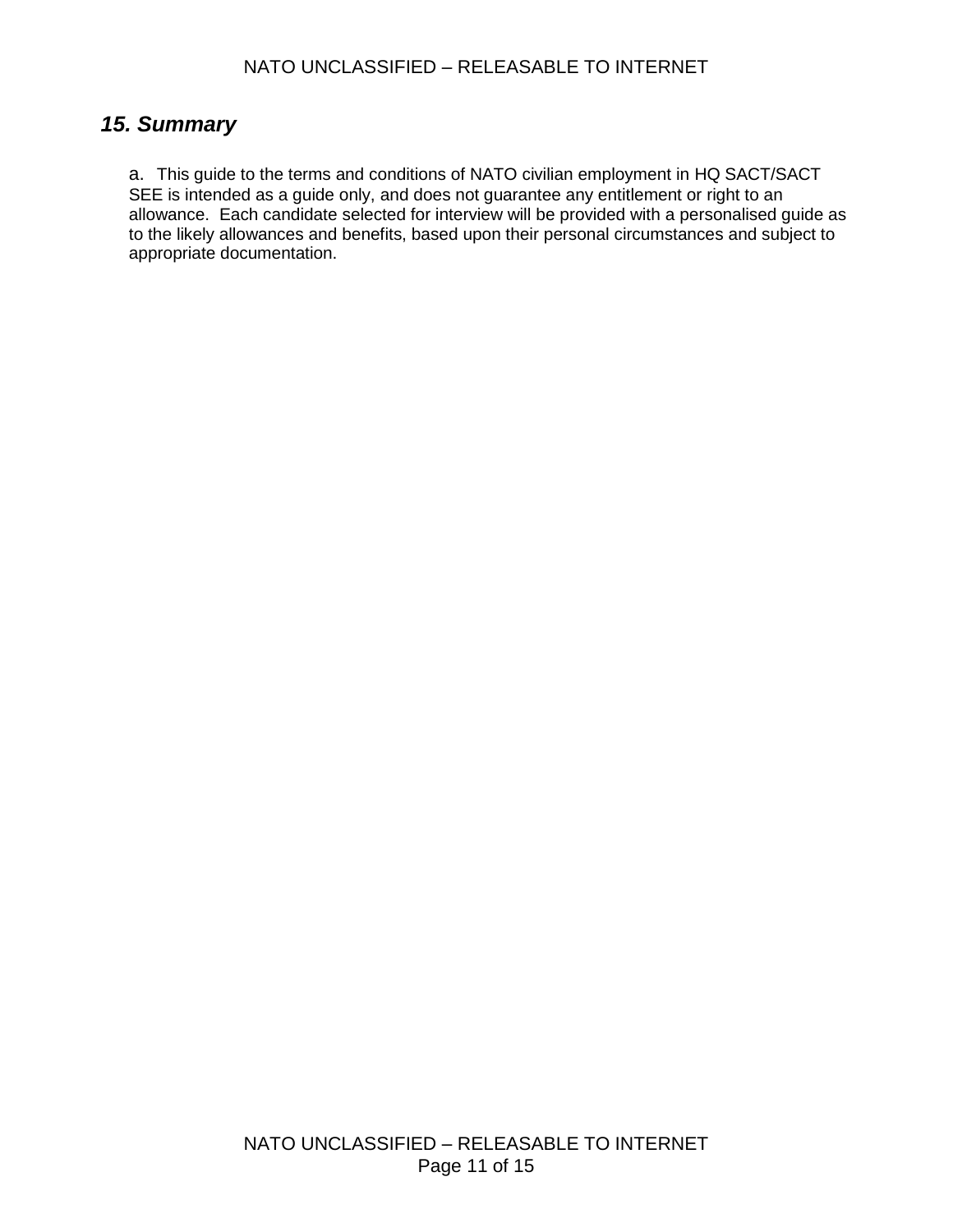## **Annex I - Education allowance - summary of main provisions**

#### **1. Introduction**

a. The education allowance reimburses 70% of admissible educational expenditure up to a ceiling of 2.5 or 3 times the annual amount of the dependent child allowance for the country in which the child is studying.

b. The basic ceiling is 2.5 times the child allowance. This ceiling is increased to 3 times the child allowance if the child is studying in the country of which you are a national.

c. Exceptionally, in cases of excessively high educational expenditure which is incurred for imperative educational reasons, reimbursement may be increased up to 90% of admissible educational expenses, and up to a ceiling of 6 times the annual amount of the dependent children allowance for the country in which the child is studying.

d. Increased reimbursement may also be made if fees for education are charged at the higher level to NATO staff, by virtue of their employment with the Organisation, than to residents of the country in question whatever the level of fees.

e. Intermediate ceilings apply to amounts claimed for board and lodgings - in other words, such expenditure is capped before the 70% or higher ceiling is applied.

#### **2. Eligibility**

a. With certain specific exceptions, payment of education allowance is restricted to staff who are entitled to the expatriation allowance and who receive dependent child allowance for the child in question. The child must be aged younger than 22 and, if above the age of 18, must be in full-time education. Please note that a child reaching the age of 22 during the academic year will remain dependent until the end of the academic year.

b. Entitlement to the allowance begins when the child commences the mandatory primary school cycle in the country of education, and ends when the child ceases full-time studies, or at the end of the month in which payment of the dependent child allowance ceases, whichever is sooner.

c. Payment of the dependent child allowance, and hence of the education allowance, may be extended beyond the age of 22 if the child has performed compulsory military service.

d. It is important to note that the children's expatriation allowance is discontinued when a claim for education allowance is submitted. It is therefore not

> NATO UNCLASSIFIED – RELEASABLE TO INTERNET Page 12 of 15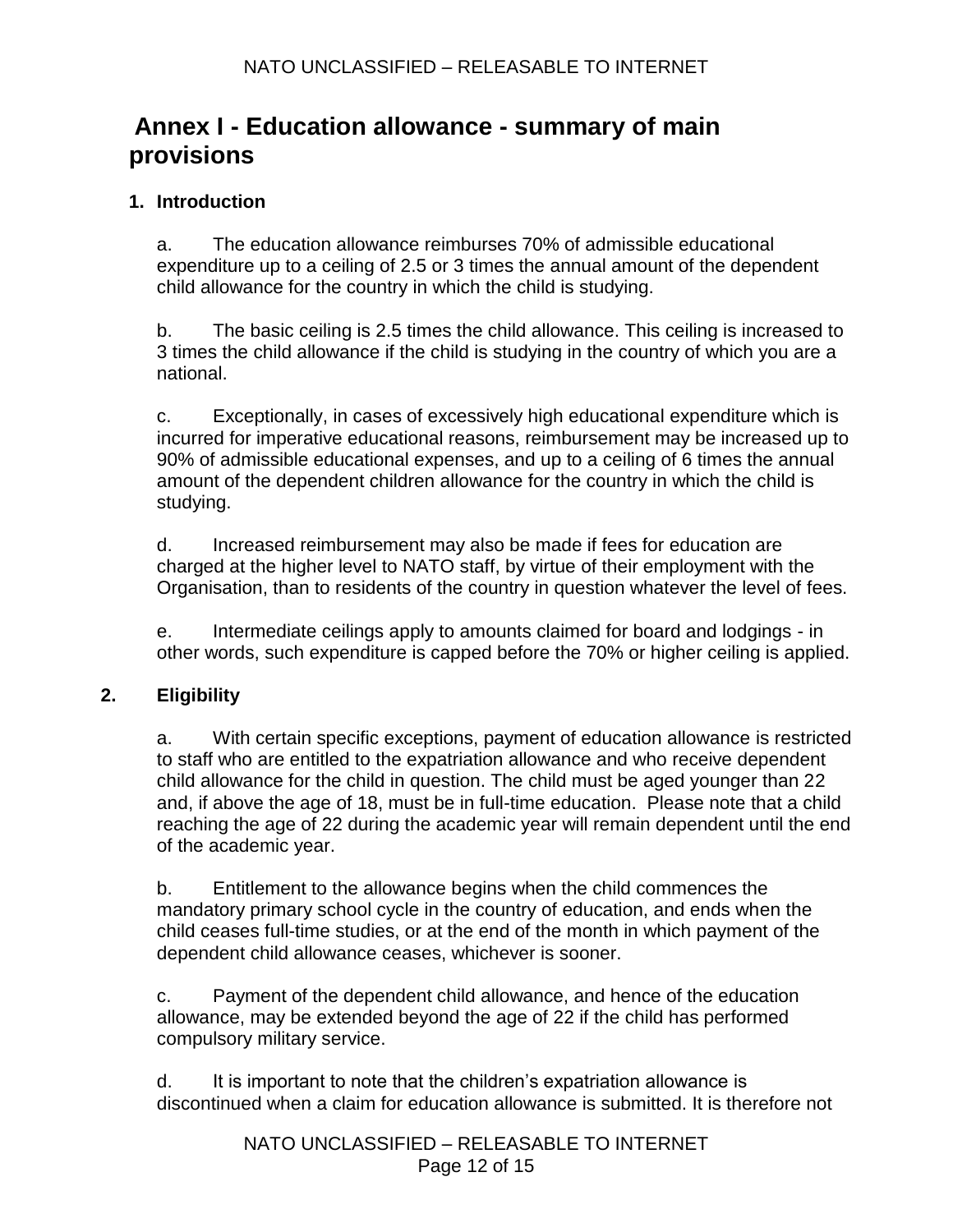worth claiming the education allowance unless the reimbursement will exceed the amount that would be received under children's expatriation allowance.

#### **3. Items covered by the allowance**

a. Depending on the specific circumstances of their child's education, and subject to the provision of the necessary evidence of expenditure and the application of specific ceilings, staff may be able to claim for some or all of the following items:

- Registration fees
- Tuition fees
- **Examination fees**
- Tuition fees for private lessons or special courses and activities under certain conditions
- Accommodation and/or meals
- Daily expenses on travel and other educational ancillary costs
- $\bullet$

b. Any financial contribution (e.g. scholarships, grants, remuneration from an apprenticeship or vocational training) received from any source towards the child's education is deducted from the allowance received.

c. If the child is being educated more than 300 km (180 miles) away from the duty station, HQ SACT will, in principle, pay two round trips per year between the school or college and the duty location. The amount of reimbursement is limited to the amount which would have been paid for a round trip from the duty station to the staff member's home leave address.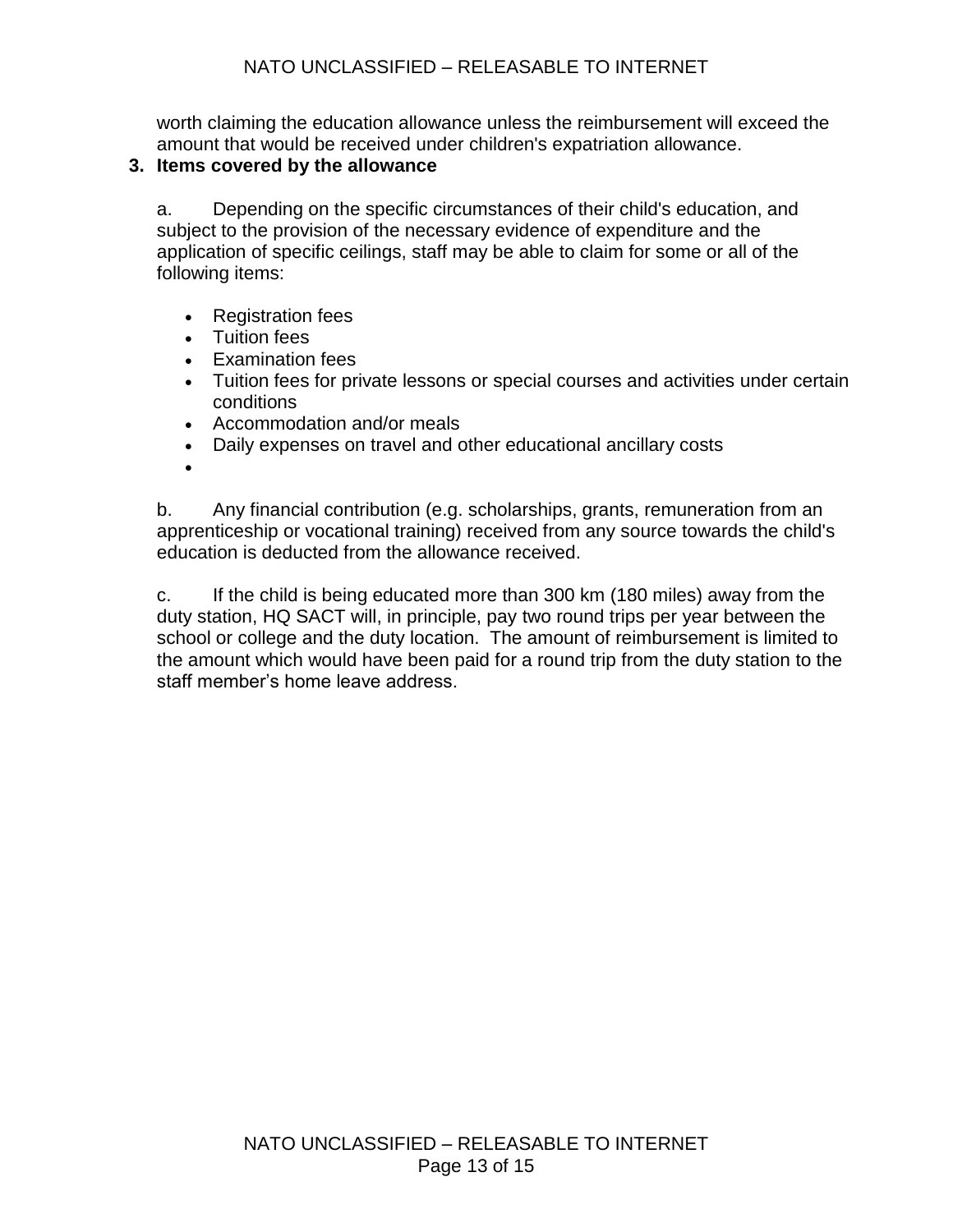#### NATO UNCLASSIFIED – RELEASABLE TO INTERNET

# <span id="page-13-0"></span>**Annex II - Removals – useful information**

1. Transportation is to be by land or sea, as applicable, and by the most economic means.

2. Payment of expenses incurred in removal of household goods and personal effects will be made according to weight or volume within the following maximum limits (including packing):

|                | With dependants |    | Without dependants |    |
|----------------|-----------------|----|--------------------|----|
| Grade          | Κg              | m3 | Κq                 | mЗ |
| Unclassified   | 7,000           | 66 | 5,000              | 47 |
| SSS categories | 6,000           | 57 | 4,000              | 38 |

3. To these figures shall be added 500 kg or 5 m3 per child or recognized dependant residing in the household.

4. Members will be contacted by the NATO contract company NEDVAN to organize your removals. 5. The Organization will pay, according to the provisions of paragraph 1 above, for two consignments of household effects to the place of employment and for two consignments from the place of employment provided that the total weight and volume transported do not exceed the maximum limits set out in paragraph 2 above. The entitlement to removal shall normally lapse if not claimed within three years of joining or within two years of leaving the Organization. Warehousing or other storage costs, other than those directly incidental to normal transportation expenses, shall not be admitted.

6. The Organization will not pay for the removal of motor vehicles, boats, trailers or animals.

7. Members of the staff shall not be entitled to the payment of their removal expenses if the expenses are reimbursable by a government or other authority.